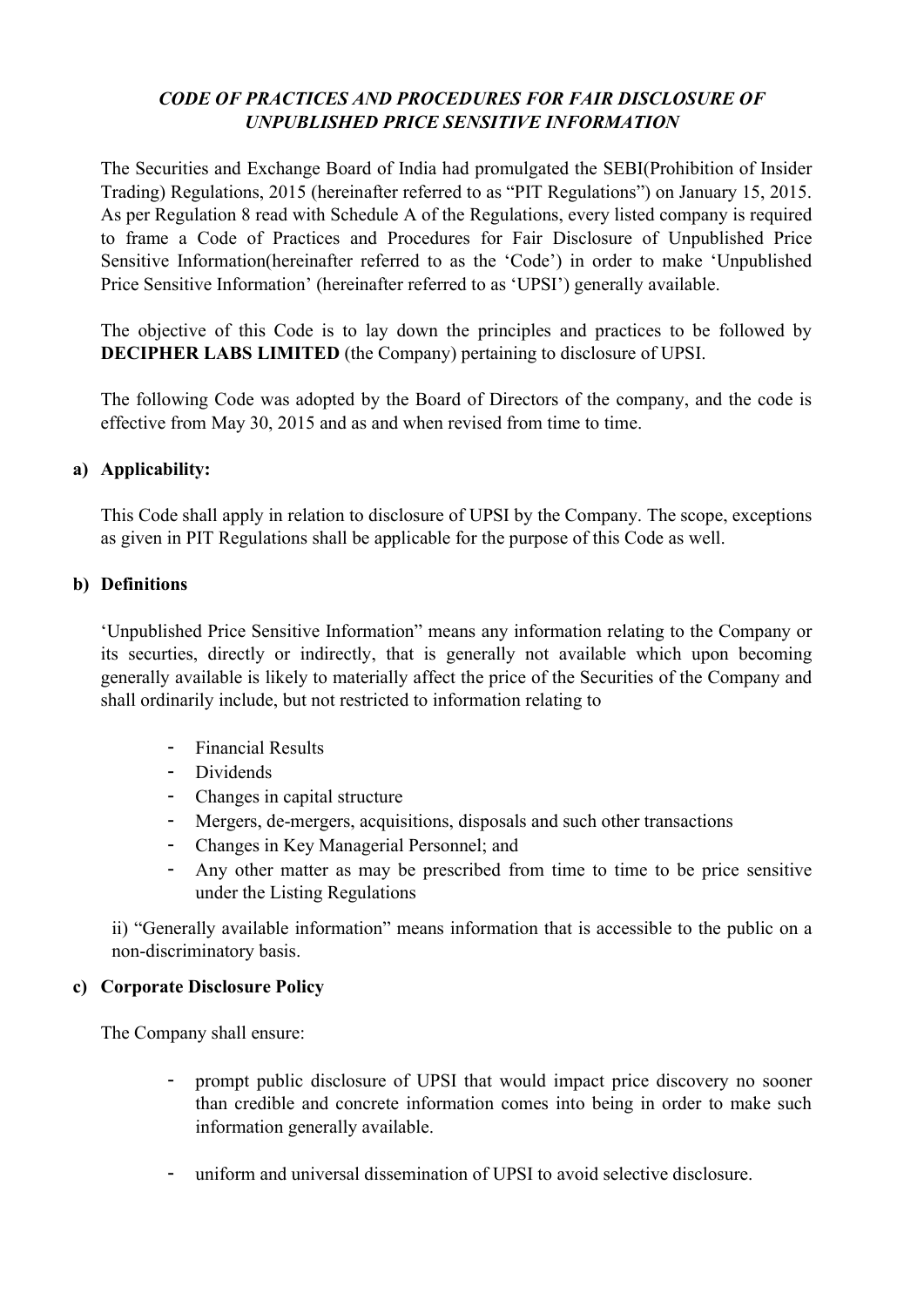- if an Insider 'selectively' discloses any UPSI to any person including the Selected Group of Persons then prompt disclosure of such information shall have to be made by the Compliance Officer to the public. Such disclosure must be made not later than 48 hours after the Compliance Officer learns that communication of suchUPSI has taken place.
- that information shared with analysts and research personnel is not UPSI.
- to develop best practices to make transcripts or records of proceedings of meetings with analysts and other investor relations conferences on the official website to ensure official confirmation and documentation of disclosures made.

#### d) Third Party Dealings

In order to avoid misrepresentation or misquoting, endeavour shall be made that at least two representatives of the Company are present in the meetingsor conference calls with analysts, brokers or institutional investors. Thetranscripts of aforesaid conference calls or record of the proceedings of themeetings shall be made available on the website of the Company to ensure official confirmation and documentation of the information shared during suchmeetings and conference calls.

#### e) Response to Market rumours and Queries

The Compliance Officer shall provide appropriate and fair responsesto queries in relation to UPSI including any news reports. A 'No Comment' policy must be maintained by the Company on market rumours except when requested by regulatory authorities to verifysuch rumours.

#### f) Need to know handling of UPSI

The Company shall handle UPSI only on a need to know basis. UPSI shall beprovided only when needed for legitimate purposes, performance of duties ordischarge of legal obligations.

#### g) Dissemination

This code shall be posted on the Website of the Company.

#### h) Amendment

Any amendment to this Code shall be approved by the Board of Directors of the Company.